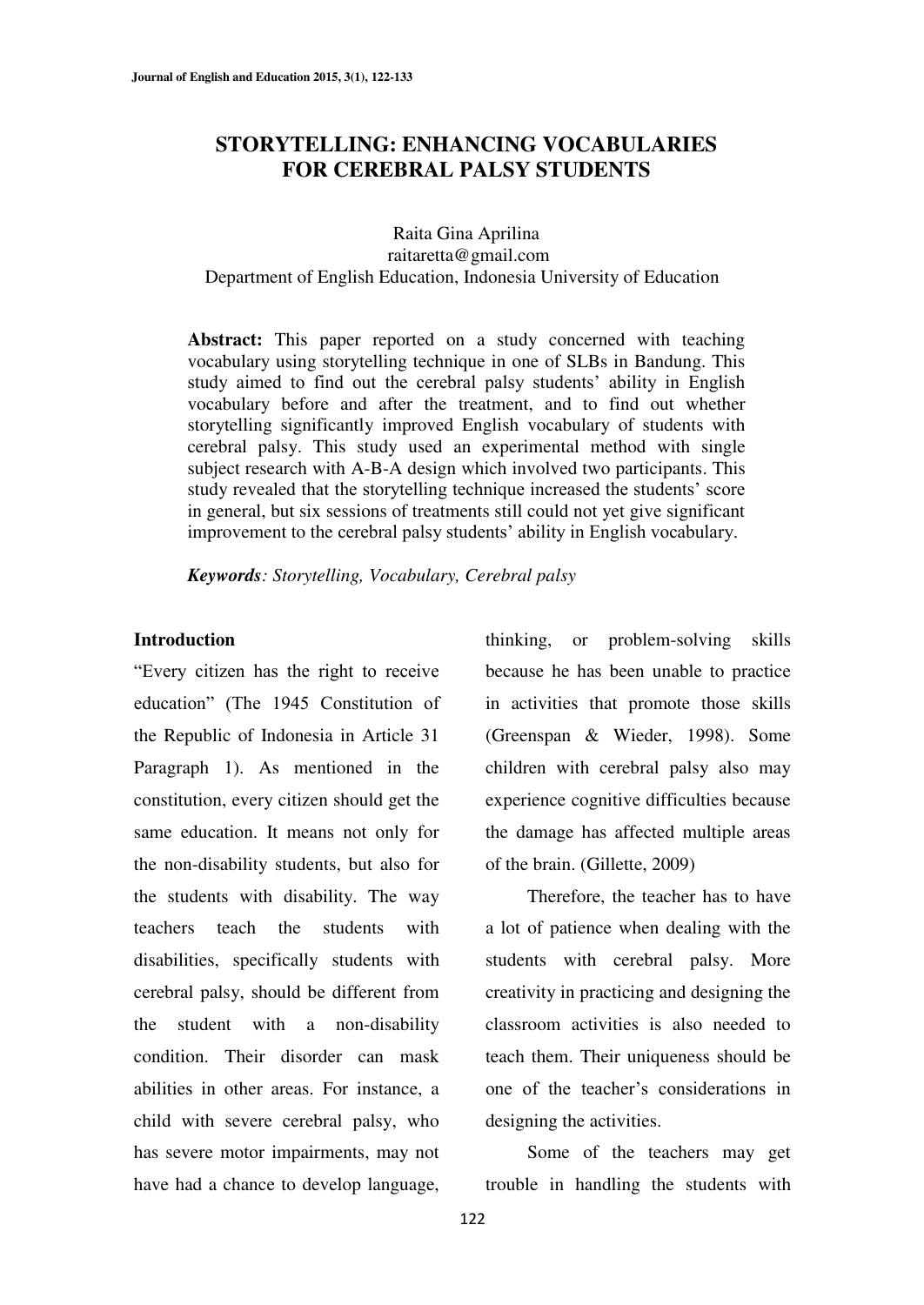cerebral palsy. It should not be a reason for them to decline and ignore the students with cerebral palsy. It should be the motivation for us to help them. They also need education and need more attention from us, especially the people who are dealing with education.

In teaching English to young learner, there are some techniques that can be used by the teacher to deliver the material on the language subject to the students. One of them is by using storytelling. For learning new vocabularies, the students will understand the correct usage words through learning by context. It is much different to learn new words in the context of a sentence, especially in a story than learning them only from a word list. Then, the students will put them in a long-term memory and become a meaningful learning. (Mehring, 2007, p. 4).

Story itself has already been one of the children's parts since early childhood. They get the opportunities to listen to the stories being read to them, to hold and find as much as possible information about the world through the colourful pictures, until it makes sense

for them as words and sentences. (Loukia, 2006, p.27)

In dealing with children, it will be better if the activity is coherent with the children's world. They have their daily activities that can be taught to their friends as a story. Furthermore, we can create an interesting story without requiring the students to have a lot of physical movement. Those are why the storytelling is chosen in mastering English vocabulary of the students with cerebral palsy.

## **Literature Review**

## x **Cerebral Palsy**

"Cerebral palsy is primarily a disorder of movement and posture." (Sankar & Mundkur, 2005, p.865). The students with cerebral palsy are the students who have a condition of muscle control disorder that causes difficulty with moving and positioning the body (World Health Organization, 2004, p.1). Cerebral refers to the cerebrum, which is the affected area of the brain.

The types of cerebral palsy are classified based on the location and the extent of brain damage, the body parts affected, and the kinds of tone and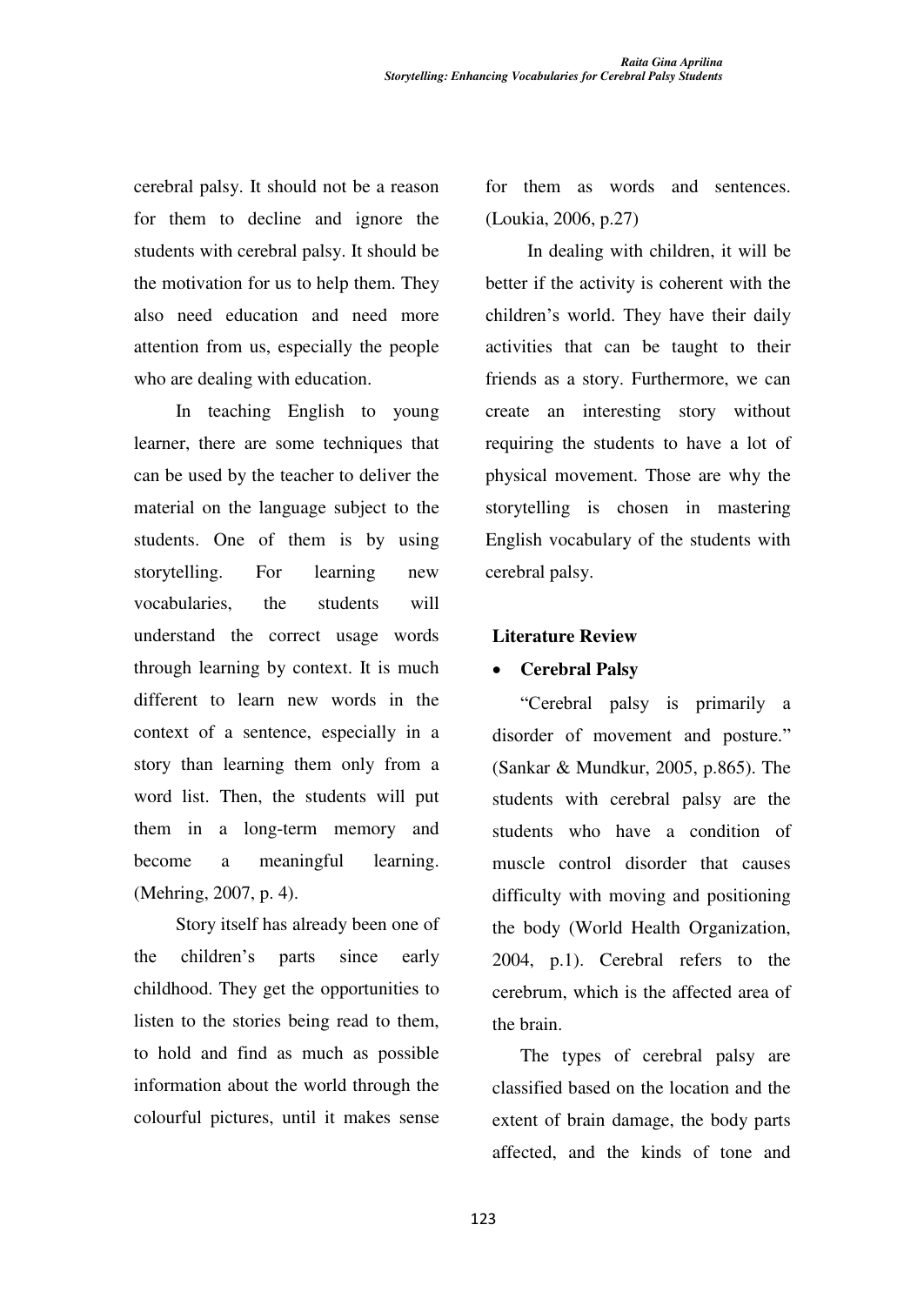movement difficulties present. There are spasticity, dyskinesia, ataxia and mixed (Allen et al., 1983, p.42).

In this study, the participants are classified as spasticity. It is the most common type of cerebral palsy. It affects about 60% of the cerebral palsy population (Haskell & Barrett, 1993). Spastic means stiff muscle. The muscle stiffness causes a slow movement and taut. It is described according to which parts of the body are affected.

Based on Vujinović & Mazurkiević (2013, p.155), possible causes of foreign language learning difficulties of students with disability are memory difficulties, high anxiety, poor productive skills, understanding the usefulness of the language or topic for future goals, feelings connected to learning success, self-confidence, independence, and support from others (teachers, parents, society).

In some cases, cerebral palsy students may experience an arduous communication with each other in the area of speech, facial expression, and gesture (*Communication and Language Development*, 2014). They may also have learning difficulties that

are related to the specific area of learning.

Richardson and Kertoy (2006) stated that "Children with cerebral palsy are at increased risk for language disorders." It is strengthened by Pennington, Goldbart, and Marshall's study (as cited in Richardson & Kertoy, 2006) that cerebral palsy children in total 20% have severe communication impairments. They are also hard to catch the information that the teacher gives than non-disablity students.

Moreover, Rosenbaum, et al. (2006, p.573) also state that cerebral palsy students' cognitive also may be affected. It includes attention. Their capacity in interpreting cognitive information may be impaired as well. It is strengthened by Richmond (n.d.), some of the most common cognitive skills that are affected are attention, learning, solving problem, and decision making. It can make the cerebral palsy students difficult to retain information and learn new information, especially in a learning environment. Therefore, as stated by Richardson & Kertoy (2006), children with cerebral palsy should be provided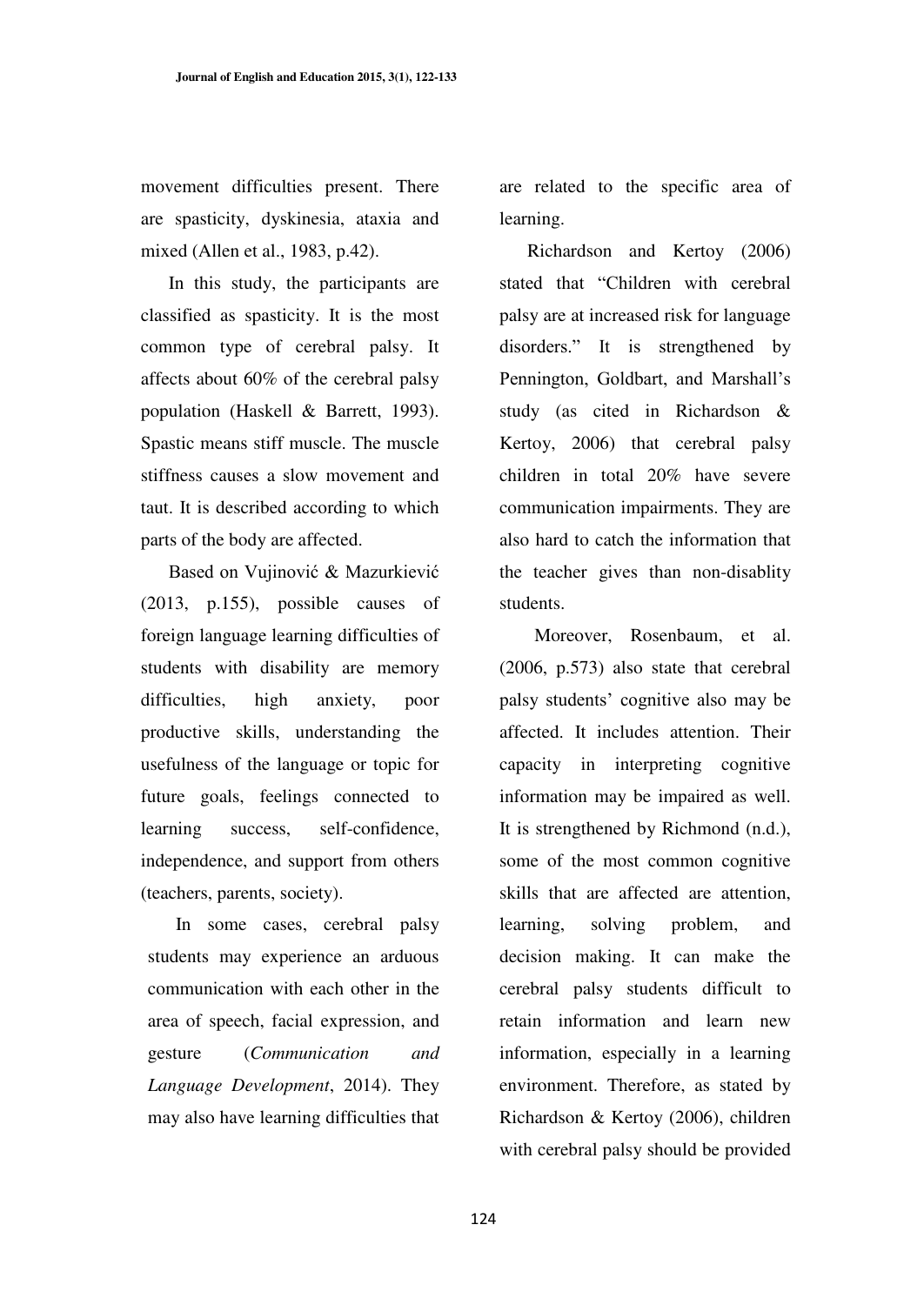by the language stimulation program as early as possible.

# x **Vocabulary**

 Many experts stated that the vocabulary is very important to be mastered since it is the key of communication. "Vocabulary appears to be the heart of language, especially by children." (Soleimani & Akbari, 2013, p.104) Without knowing the vocabulary, one cannot get the important point of what other people are talking about.

There are many experts who define vocabulary. Lessard-Clouston  $(2013)$  stated that "The words of a language, including single items and phrases or chunks of several words which convey a particular meaning, the way individual words do."

Pinter (2006) also explains that vocabulary is the basic part of the language that should be taught in early age. In addition, Lessard-Clouston (2013) mentions that it is the central of teaching learning language because without vocabulary mastery, it is hard for students to understand others or explain their ideas.

Mastering and learning vocabulary is an important role for students in the learning process of any foreign language learning. Students can achieve a successful communication by having vocabulary mastery which is the main goal of any foreign language learning (Al-Dersi, 2013, p.74). Moreover, Antonacci & O'Callaghan (2012, p.83) also stated that

> ...vocabulary size in young children is a strong predictor for success in later grades: The larger the children's vocabularies in the primary grades, the greater their academic achievement in the upper grades.

 In learning vocabulary, it is not only dealing with the meaning of vocabulary itself, but also the use of the vocabulary. If the students are having a bunch of vocabulary knowledge, but cannot put it into the suitable place, they cannot use it appropriately. In this case, the teacher should help them and teach vocabulary with the strategies that require the students to learn the language by using the context. (Ferreira, 2007, p.12)

 One of the strategies in teaching vocabulary is by using a storytelling method. Therefore, this research used the storytelling method in enhancing students' vocabulary mastery.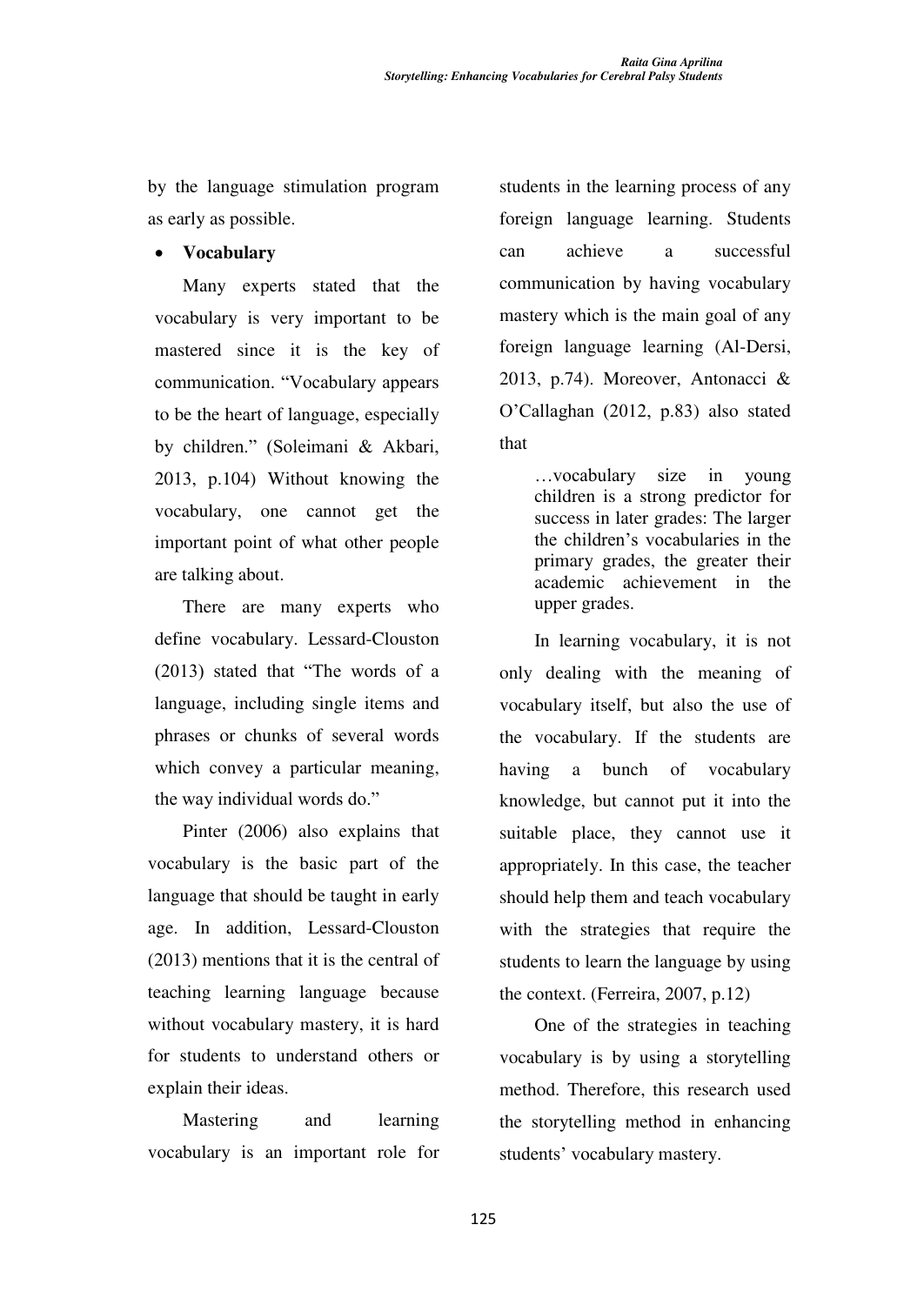#### x **Storytelling**

 In this research, the treatment used listening comprehension during teacher's delivery of the stories. Miller (2011, p.2) defines storytelling as relating a series of event that give meaning to life, express values, teach the young, and convey culture. It also connects elements in one's own self. experience, and life. Cameron (2001) also stated that storytelling is an oral activity in delivering a sequence of event, to be listened to, and can be participated in. Furthermore, Keshta (2013, p.16) explains that storytelling as a different way of expressing ideas, emotions, and experiences in encouraging young learners to be actively involved in learning a language. The expressions of ideas, emotions, and experiences in the storytelling can be shown livelier with gesture from the storyteller in supporting the story.

 The reason of using story is that it is apart from being most of young child's bedtime friends and it can become most of young learner's school time treasure (Loukia, 2006, p.25). Moreover, one important literacy skill is the development of listening comprehension (Mims, Browder, Baker, Lee, & Spooner, 2009, p.409).

 The use of story also can help the students connect their background knowledge to the story itself (Shin, 2007, p.1). Language is picked up easily because the stories contain repetition which makes linguistic input more noticeable (Pinter, 2006). Active participation in the storytelling process increases the fluency of verbal expression in young children, especially when a child is actively involved in a story (Speaker, Taylor, & Kamen, 2004, p.4). The use of storytelling also gives advantages for the students that the teacher brings the 'real' world in the classroom and it is an excellent opportunity for providing the students with examples of authentic language use (Loukia, 2006, p.27).

#### **Methodology**

 The method used in this research was an experimental method with single subject research. Fraenkel  $(2012, p.265)$  states that "The experimental research is the only type of research that attempts to directly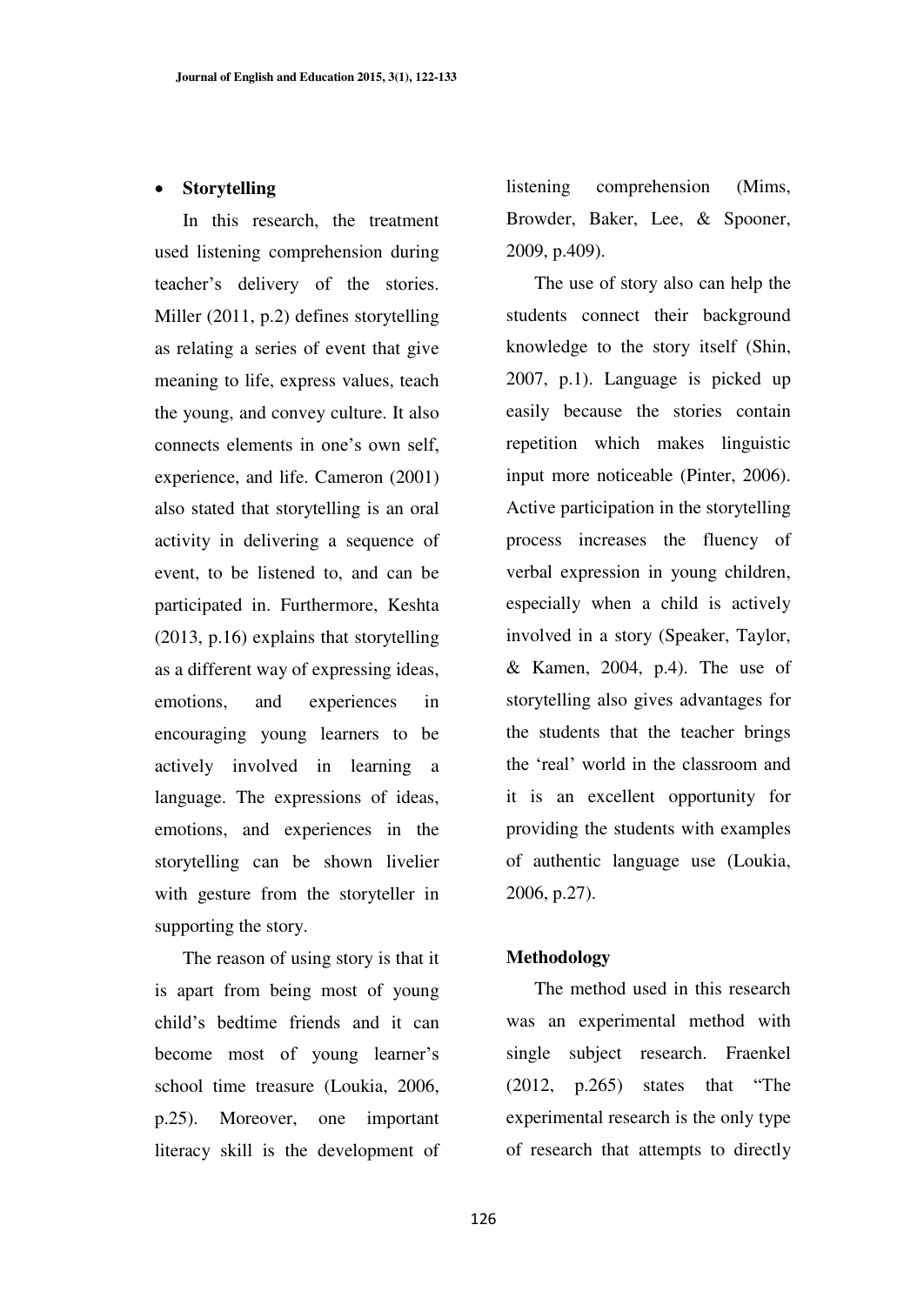influence a particular variable, and when properly applied, it is the best type of testing hypotheses about cause-and-effect relationship." This research used A-B-A design. It has three steps, those are: A-1 (baseline-1), B (treatment), A-2 (baseline-2).

 This research took place in one of SLBs in Bandung. Two students with cerebral palsy were the participants of this research. The two participants in this research are 13 years old. They are in the eighth grade of junior high school. These cerebral palsy students are classified as cerebral palsy spastic quadriplegia. It means that a whole body is affected. Both of them use wheelchairs, one of them can use his hands little bit to use the wheelchair; another participant should get help from others to operate it.

In the beginning of baseline-1 (A-1), the pre-tests were given to see the prior knowledge of the students with cerebral palsy in considering the choice of the stories that delivered to them. The pre-tests consist of one part. They were oral tests by asking the participants separately the English language of ten vocabularies of nouns and verbs. The participants were given three pre-tests to see their prior knowledge accurately.

In the treatment sessions (B), the storytelling was given to the participants of this study in six sections. The stories were 'Where's Spot?', 'The Hungry Dragon', 'Where's the Drug Store?', 'Dear Zoo', 'The Moon and The Cap', and 'Gingerbread Man'. After each of the stories given, the cerebral palsy students were given a test of ten vocabularies that were belonging to the story.

After the treatment of storytelling given, the post-test was held. It was at baseline-2 sessions (A-2). It was also an oral test of asking the English language of ten vocabularies to see whether or not there is an improvement of their ability in mastering the vocabularies even they were no longer in the treatment. The measurement principle of this step was the same as in the baseline-1 sessions.

In every test, there were ten vocabularies that should be tested. There were two points that were highlighted for the students'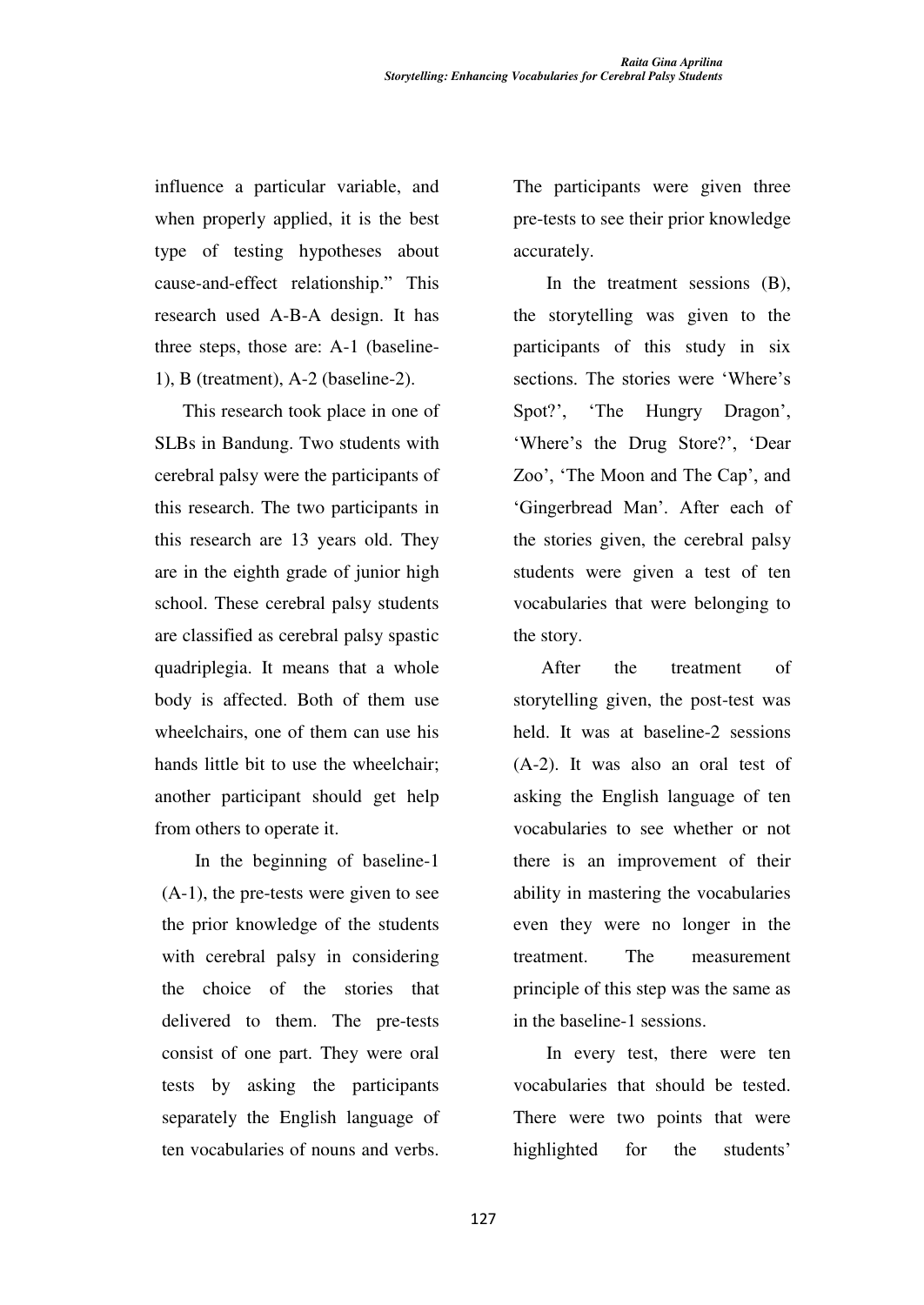assessment; the content and the pronunciation. The choice of vocabularies was based on the story given. There were several vocabularies that were different between pre- and post-test. But they are in the same classification based on 'Word by Word Picture Dictionary' by Molinsky  $\&$  Bliss (1994).

According to Sunanto (2005, p.121), there are three main points in analyzing the data with single subject research: the creation of graphs; the use of statistical descriptive analysis; and the use of visual analysis. Two steps were used in analyzing the data. There are analyses within particular condition, and between the conditions (Sunanto, 2005, p.121).

### **Data Presentation and Discussion**

This section contains the analysis result and discussion of the baseline-1, treatment, and baseline-2 from each participant.

The ratio of the average score of both participants as assessed in the content and pronunciation among the three sessions of baseline-1 (A-1), six sessions of treatment (B), and three sessions of baseline-2 (A-2) shown a marked increase. From the first participant, the pretreatment average score of the content was 2.67. Meanwhile, the post-treatment was 6.38. Moreover, the pre-treatment average score of the pronunciation was 0.67. Nevertheless, the post-treatment was 5.00. From the second participant, the pre-treatment average score of the content was 5.33. Meanwhile, the post-treatment was 8. Moreover, the pre-treatment average score of the pronunciation was 4.67. Nevertheless, the posttreatment was 7.33.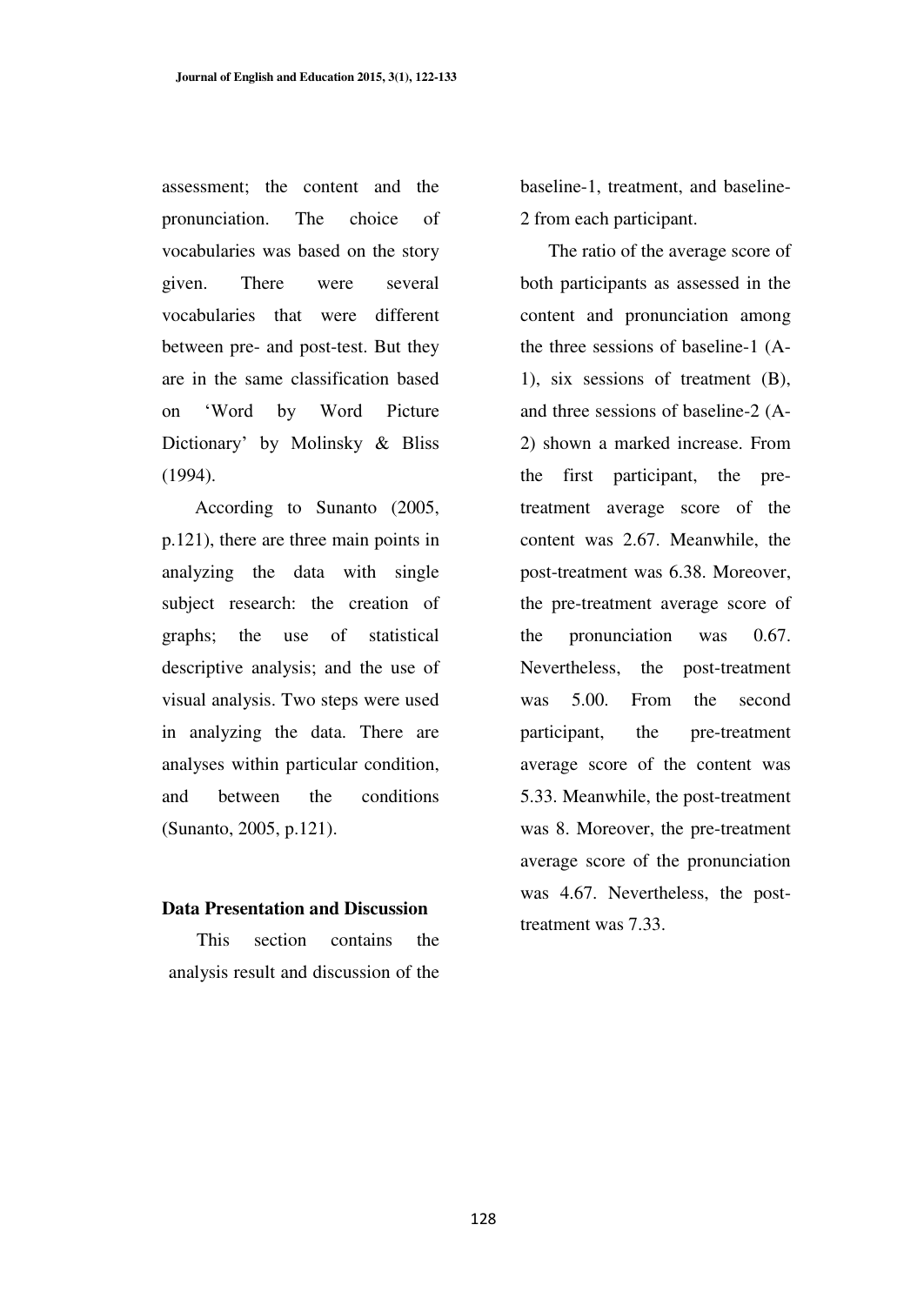



**Figure 1. The number of correct answers from the participants.** 

As displayed in Figure 1, even though there are improvements in general, there are still some decreased scores. Based on the analysis of stability trend, the findings show that it is unstable that means the enhancement of vocabulary mastery for cerebral palsy students by using a storytelling technique still needs longer time to reach stable developmental change. In other words, the storytelling technique increased the students' score in general, but six sessions of treatment still cannot make the storytelling technique significantly improve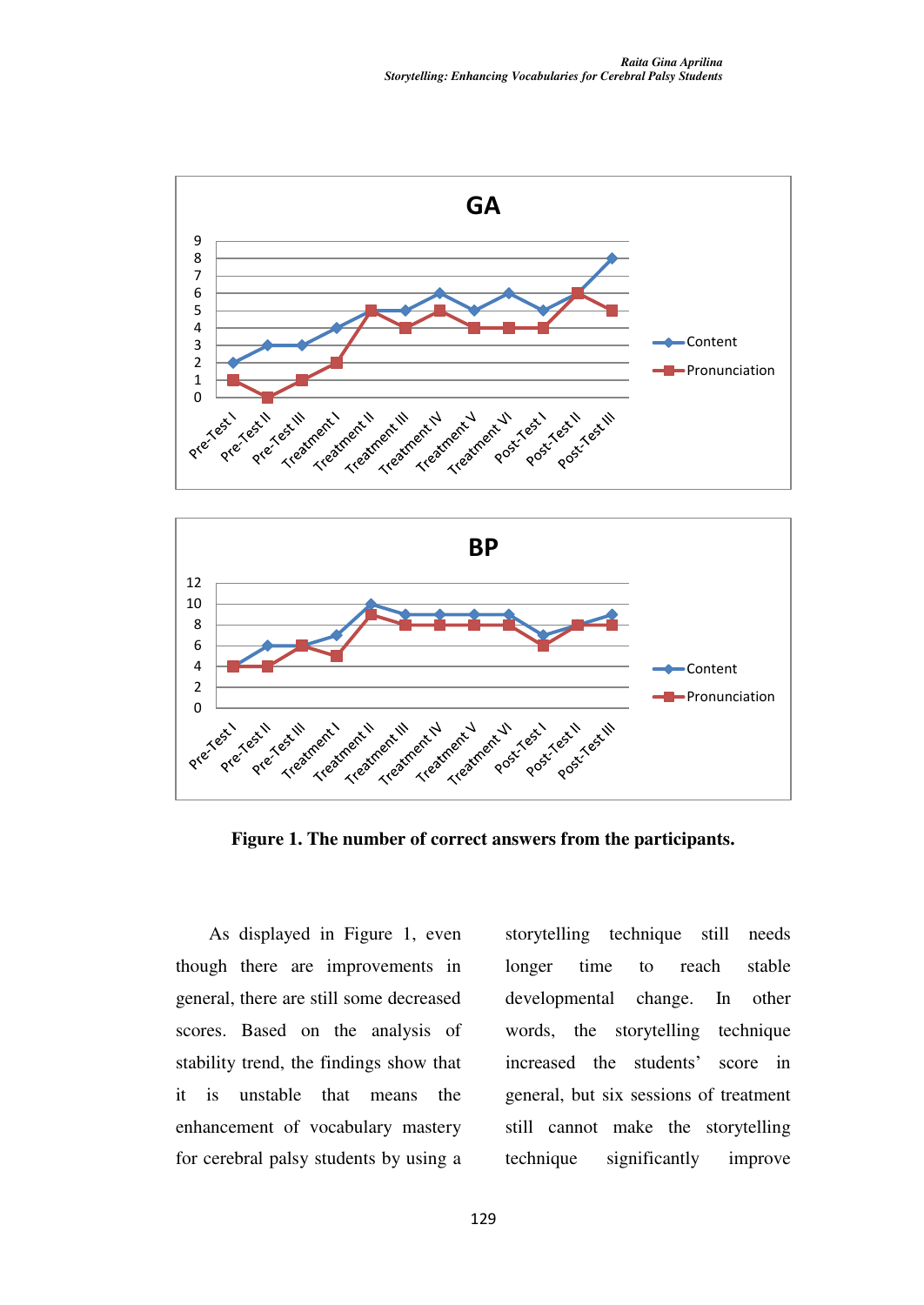cerebral palsy students' ability in English vocabulary.

Based on the analysis, the unstable results are different for every participant, this is caused by some factors. Firstly, the potential ability of both participants is assumed the same which can influence to the enhancement of vocabulary mastery. But in fact, their prior knowledge of vocabulary mastery is different, where the second participant got better results in baseline-1 than the first participant. Secondly, as mentioned earlier in the review of literature, Rosenbaum, et al., (2007, p.572) stated that cerebral palsy depicts a group of permanent disorders in developmental movement and posture, which happened in the developing fetal or infant brain. The damaged brain of cerebral palsy students is the factor which can possibly affect their learning. Thus, it has also a big possibility for them to have another problem, for instance, lack of concentration.

Based on the observation during the research, their difference is not only from their potential and their brain damage, but also from their willingness in learning and their autonomy. The second participant inclines to have a bigger problem than the first participant in motoric and movement coordination. This affects the autonomy, where the first participant can operate his wheelchair by himself, but the second participant needs more help from others. However, the second participant has bigger willingness and concentration in learning than the first participant. The first participant can easily get distracted and easily forget what he has just known ten seconds earlier.

Richardson and Kertoy (2006) stated that "Children with cerebral palsy are at increased risk for language disorders." It is strengthened by Pennington, Goldbart, and Marshall's study (as cited in Richardson & Kertoy, 2006) that cerebral palsy children in total 20% have severe communication impairments. They are also hard to catch the information that the teacher gives than non-disability students.

There are some techniques to teach language for cerebral palsy students. During the research, the second participant often helped the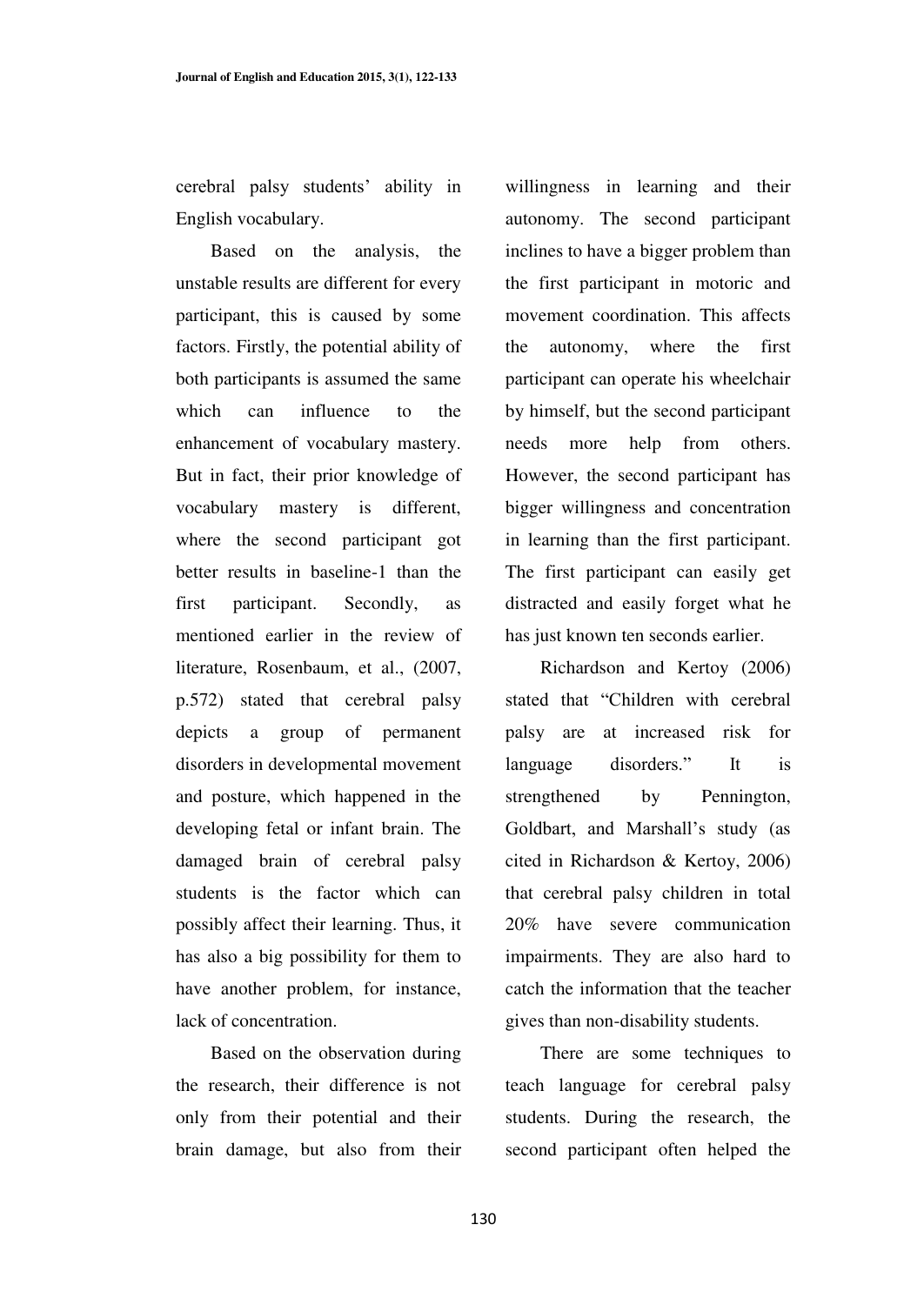first participant in mastering the vocabularies by using another word that is similar to the target word. It helped the first participant quite significantly. Even in the beginning they did not know the uncommon word of 'wind', they easily remembered that word as they referred to the word 'win' that they had already known. The repetition, movement, sound, and expression helped them to easily memorize the target words as well.

The story makes learning English an enjoyable and attractive process for EFL learners. Stories also help to stimulate students' curiosity about the target culture and language. (Al-Dersi, 2013, p.80) The use of media in supporting teaching and learning process helped the students during listening to the stories as well. The researcher used a variety of media; those are pictures, puppets, flip-flap books, and slide show presentation.

They were more excited as they found that the researcher brought some interesting media that could make them paid attention and got an enjoyable process. When the researcher provided a flip-flap book, the students were curious and wanted to open the flip-flap book by themselves.

## **Conclusions**

The result of the research shows that storytelling can increase the cerebral palsy students' score of vocabularies. It can be seen from the average score between before and after the treatment from both students as described before. The media, the use of repetition, movement, sound, and expression helped them to easily memorize the target words. The interesting media and stories are the major key to make them fully attracted to the lesson. If the materials are not interesting enough to make them pay attention, they will get easily distracted with other things.

However, the improvement of English vocabulary of the students with cerebral palsy is not significant. Based on the analysis of stability trend, the findings show that it is unstable. The factor is that the enhancement of vocabulary mastery for cerebral palsy students by using a storytelling technique still needs longer time to reach stable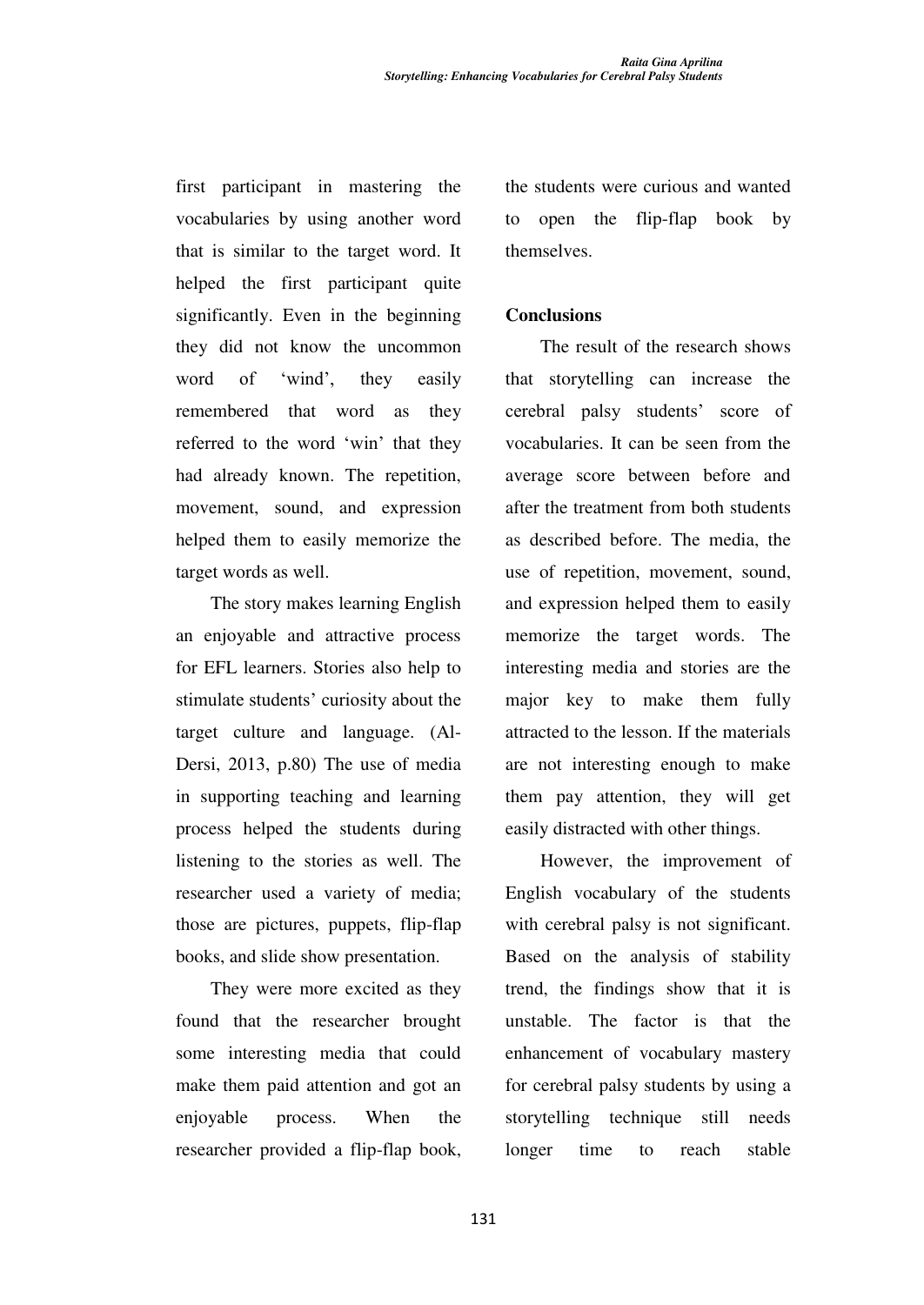developmental change. Learning vocabulary cannot ever be mastered once fully and done, but something which is continuous and extends across a lifetime (Cameron, 2001; Hiebert & Kamil, 2005). In other words, the storytelling technique increased the students' score in general, but six sessions of treatment still could not make the storytelling technique significantly improve cerebral palsy students' ability in English vocabulary.

#### **References**

- Al-Dersi, Z. (2013). The use of shortstories for developing vocabulary of EFL learners. *International Journal of English Language & Translation Studies,* 72-86.
- Allen, M. C., Bierman, C. W., Bricker, J. T., Brooks, M. B., Capute, A. J., Cohen, M. W., et al. (1983). *Physical disabilities and health impairments.* Columbus: Charles E. Merrill Publishing Company.
- Antonacci, P. A., & O'Callaghan, C. M. (2012). *Promoting literacy development: 50 research-based strategies for K-8 learners.* London: SAGE Publications.
- Cameron, L. (2001). *Teaching languages to young learners.* United Kingdom: Cambridge University Press.
- *Communication and language development.* (n.d.). Retrieved October 1, 2014, from Cerebral

Palsy Alliance website, https://www.cerebralpalsy.org.au /services/resources/communicatio n-and-language-development-forchildren/

- Ferreira, L. (2007). *How to teach vocabulary effectively.* Unpublished paper.
- Fraenkel, J., Wallen, N., & Hyun, H. (2012). *How to design and evaluate research in education* (8th ed.). New York: Mc Graw Hill.
- Gillette. (2009). *A guide to understanding cerebral palsy.* Saint Paul: Gillette Children's Specialty Healthcare.
- Greenspan, S., & Wieder, S. (1998). *The child with special needs.* United States: Perseus Book.
- Haskell, S., & Barrett, E. (1993). *The education of children with physical and neurological disabilities* . London: Chapman  $&$  Hall.
- Hiebert, E. H., & Kamil, M. L. (2005). *Teaching and learning vocabulary.* London: Lawrence Erlbaum Associates Publisher.
- Keshta, A. S. (2013). Using storytelling in teaching English in Palestinian schools: perceptions and difficulties. *Education Journal*, 16-26.
- Lessard-Clouston, M. (2013). *Teaching vocabulary.* Virginia: TESOL International Association.
- Loukia, N. (2006). Teaching young learners through stories: The development of a handy parallel syllabus. *The reading matrix*, 25- 40.
- Mehring, J. (2007). Developing vocabulary in second language